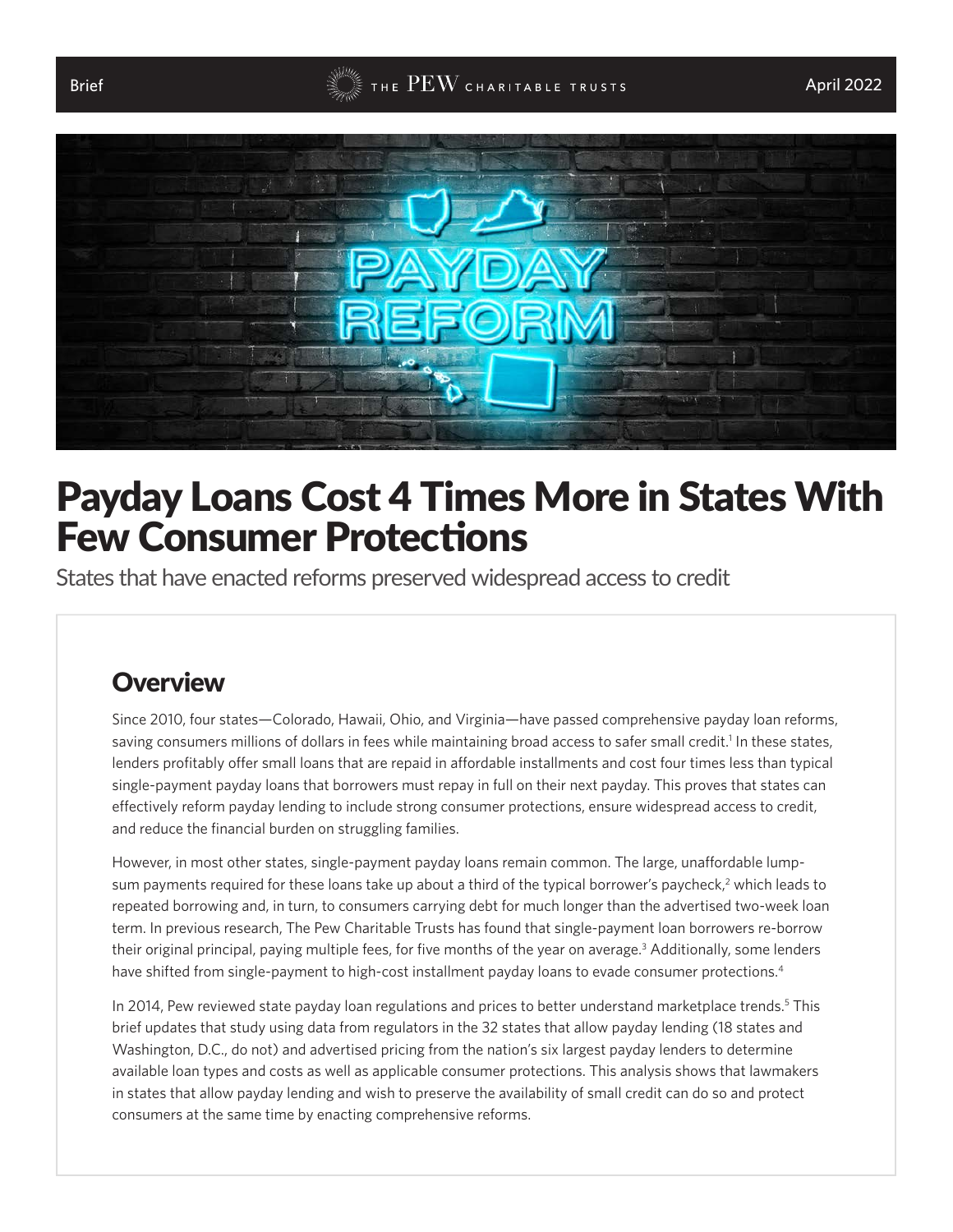# <span id="page-1-0"></span>Payday loan reforms ensure availability of credit

By adopting balanced reforms, Colorado, Hawaii, Ohio, and Virginia have lowered the cost of small credit, provided essential consumer protections, and preserved loan availability. For instance, after Colorado changed its law in 2010 to allow borrowers to repay in installments over time and at costs and interest rates that are about three times lower than before the reform, loan sizes remained largely unchanged, total days of credit issued did not drop, the number of borrowers declined by less than 10%, and loans continued to reach roughly the same population of borrowers[.6](#page-9-0)

Similarly, in 2018, Ohio passed bipartisan legislation that established clear rules and a level playing field for lenders. And by early 2022, the state had licensed nearly 120 locations to offer small loans. Several of these lenders are new to Ohio and had avoided operating in the state before the reforms because of a lack of regulatory clarity and an oversaturation of high-cost lenders. The total number of stores in Ohio declined after reform, which was expected. But the remaining stores became much more efficient, serving an average of 1,266 unique customers annually, compared with the national average of just 500. This increased efficiency enabled lenders to profitably offer loans at prices that are about four times lower than what they had previously charged, as required by the reform.<sup>7</sup>

Further, since Virginia's payday loan laws went into effect in January 2021, new firms, such as financial technology and installment lenders, have expanded into the state's small-credit marketplace, offering lower-cost loans and providing competition for incumbent lenders that updated their products to comply with the reforms.<sup>8</sup> Although Virginia law had previously favored high-risk products by allowing much higher rates for single-payment loans and lines of credit than for small installment loans, the state now requires a safer, more transparent, and lowercost installment structure.<sup>9</sup> And lenders in the state are able to operate profitably in various ways, via storefront or online, and by offering only loans or a mix of loans, check cashing, and other financial services.

The success of Ohio and Virginia's reforms is thanks in part to the model created by Colorado in 2010, which protected consumers and provided a profitable market for lenders.<sup>10</sup> Although lenders warned at the time that Colorado's reform would drive them out of business, 11 years later, four of the nation's largest payday loan chains continue to offer small installment loans in the state.<sup>[11](#page-9-0)</sup>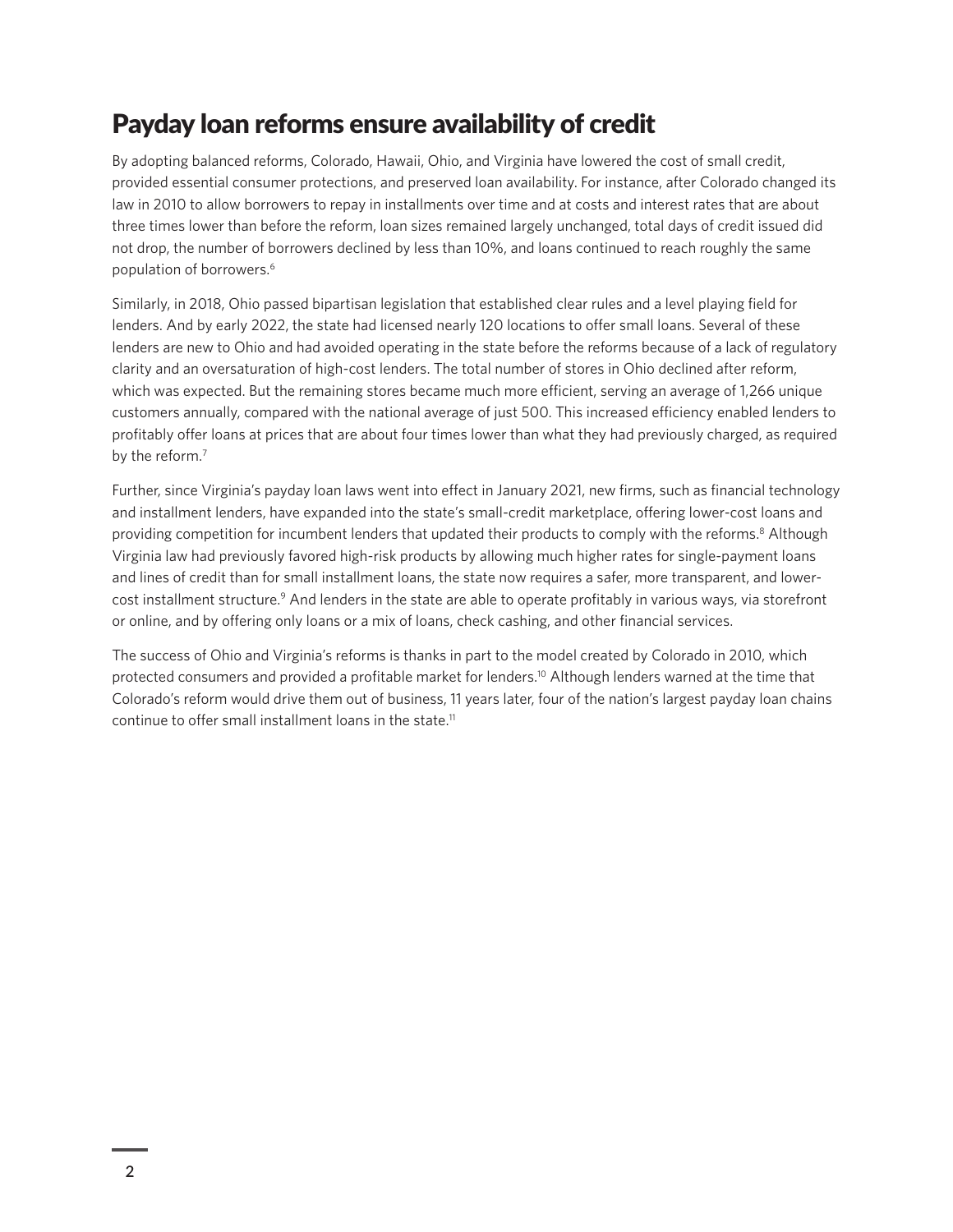### <span id="page-2-0"></span>Single-payment loans still a large share of most states' smallcredit market

Payday lenders operate stores in 32 states, of which only Oklahoma and the four that passed comprehensive reforms have fully shifted from high-risk, single-payment loans to those using an installment structure. Eighteen states and D.C. either have laws that explicitly prohibit payday lending or have low price caps that effectively do so.

Single-payment loans continue to be issued in 27 states, and lenders have tended to maintain them as the dominant product offering in states where it is legal to do so. For instance, they are the most common type of payday loan offered in 22 of those states and the only one offered in 13 of them. (See Figure 1.) In nine of those 22 states, lenders also offer payday installment loans or high-rate lines of credit, but they typically issue fewer of those than of single-payment loans. For example, from July 2020 to June 2021, Florida lenders originated approximately 3 million single-payment payday loans, but just 600,000 payday installment loans.<sup>12</sup>

In addition, seven states have laws that effectively limit maximum loan amounts to less than \$500. Although these states also have lower borrowing costs, that is often a result only of the small loan sizes rather than actual lower prices compared with states that permit loans of \$500 or higher. Most of these seven states have annual percentage rates (APRs) over 200%, with single-payment loans as the most common payday product.

Lenders generally charge borrowers higher rates on single-payment payday loans than on installment ones even when both are allowed under state law. In Idaho, for instance, lenders charge an average APR of 652% (25% per pay period) for a single-payment \$500 payday loan. As a result, borrowing the same \$500 repeatedly over four months will cost \$1,000 in fees, nearly double the \$532 that borrowers pay for a comparable installment loan offered by the same group of lenders.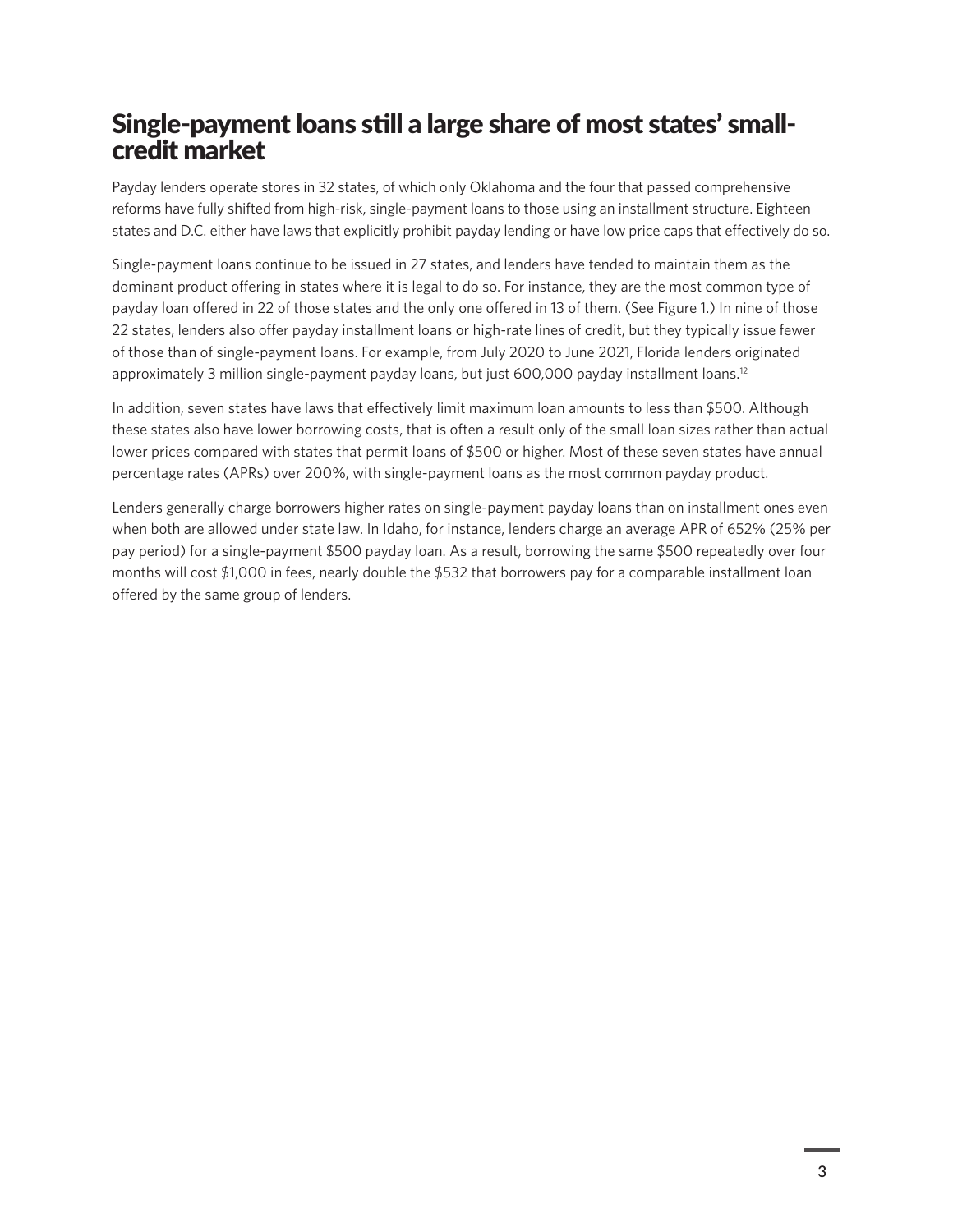#### Figure 1 **Single-Payment Payday Loans Dominate in 22 States**

Most common loan type and average cost to borrow \$500 (or maximum amount allowed) for 4 months, by state



Notes: Restrictive states have strong laws that bar payday lenders from operating; a change in New Mexico law that was signed March 1, 2022, and will take effect Jan. 1, 2023, makes it the nation's 18th restrictive state. Pew defines "most common loan type" by the number of days of credit extended in states where regulatory data was available, and by loan volume in states where data was unavailable. To analyze most common loan types, Pew used three data sources: regulatory data for the 10 states where it was available; new laws in the two states (Hawaii and Virginia) that recently reformed payday lending; and the type of loan offered by the largest number of payday lenders for the remaining 20 states, which had published limited or no regulatory data in the past three years. Seven states have statutory maximum loan sizes or fee limits that effectively restrict loans to less than \$500. In Maine and Oregon, lenders offer payday loans up to \$300; in Rhode Island, up to \$450; in Iowa, up to \$445; in California, up to \$255; and in Louisiana, up to \$350. And in Tennessee, payday lenders issue loans up to \$425. If loan sizes were standardized at \$500 for these states, the equivalent costs to borrow that amount for four months would be \$400 in Rhode Island, \$494 in Iowa, \$706 in Tennessee, \$621 in Louisiana, \$333 in Maine, \$262 in Oregon, and \$706 in California.

Sources: Pew's analysis of Hawaii House Bill 1192 (2021); Virginia Senate Bill 421 (2020); state regulatory reports; advertised pricing of the nation's six largest payday loan chains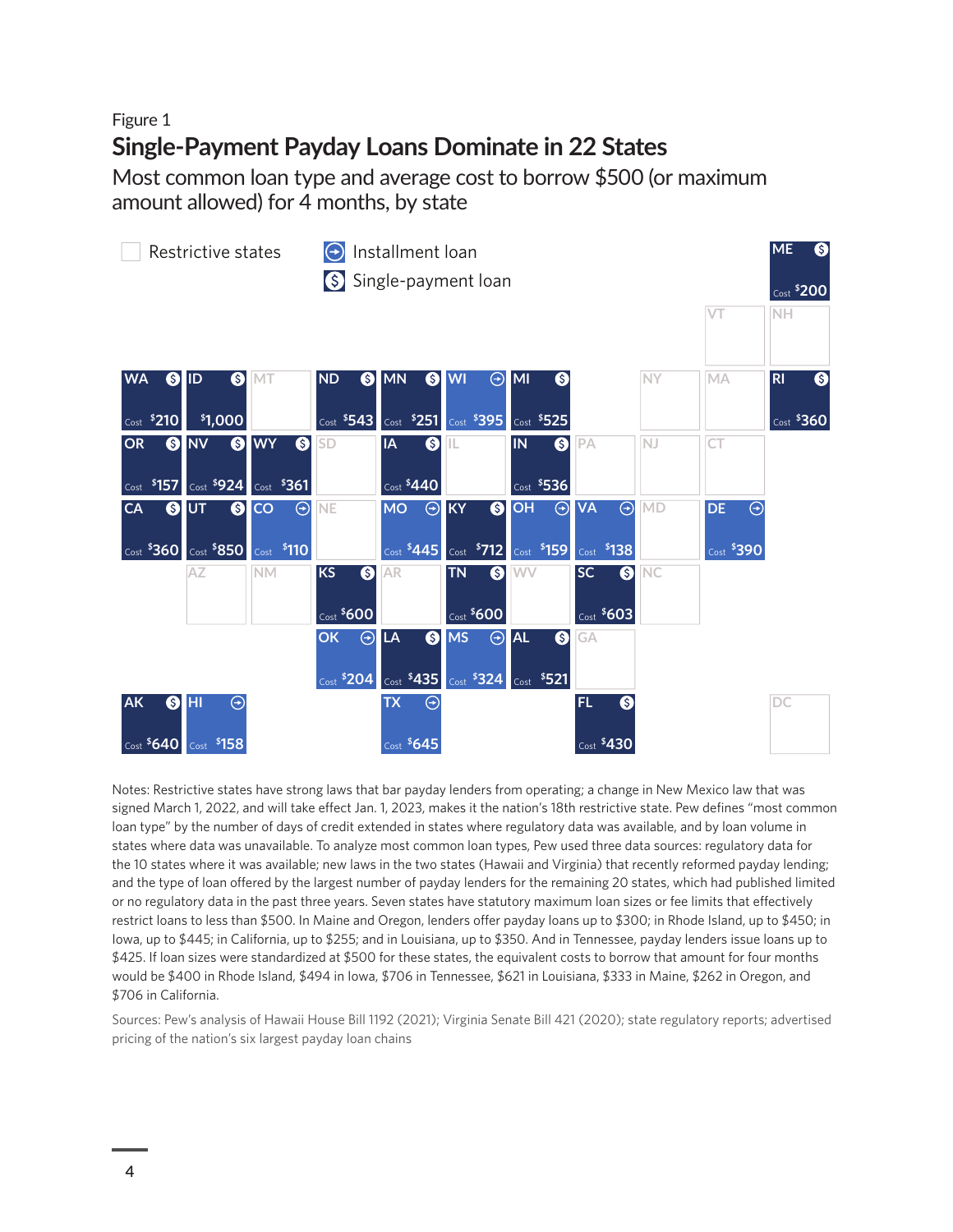# <span id="page-4-0"></span>Not all payday installment loans benefit consumers

Installment repayment structures are not, by themselves, sufficient to protect borrowers. A robust set of consumer protections is required to deliver better payday loans. In states that have enacted comprehensive payday loan reforms, installment loans are safer and more affordable, but, elsewhere, payday installment loans usually carry excessive prices, prolonged terms, and unaffordable payments. Borrowers in states without adequate regulatory safeguards pay only a small fraction of principal in each monthly installment and APRs in the 200s, 300s, or even higher. (See Figure 2.) Pew's prior research has found that typical payday loan borrowers can afford payments equal to approximately 5% of their income or \$125 a month, but high-cost installment loans often require payments that exceed \$200—and even \$300—a month[.13](#page-9-0)

This model can produce long-term debt at high costs, similar to single-payment payday lending.[14](#page-9-0) For example, lenders in Delaware, Missouri, Texas, and Wisconsin charge annual rates of more than 300% for payday installment products. According to state regulatory data, a \$500, four-month installment loan in Texas costs \$645 in finance charges at an APR of 527%, with the borrower ultimately repaying \$1,145.

By comparison, in the four states that have passed comprehensive reforms, lenders charge about four times less for that same loan: Virginia residents, for example, pay \$138 in finance charges to borrow \$500 for four months. These states' laws deliver much lower prices, reasonable time to repay, and affordable installments, the three key components of successful reform.

# Recommendations

To prevent problems caused by unaffordable payday loan products, Pew recommends that the 18 states without payday lending continue to prohibit high-cost loans and that other states either choose to follow those states' lead or enact comprehensive reforms like those in Colorado, Hawaii, Ohio, and Virginia. The experiences of those four states provide a clear blueprint for policymakers seeking to protect consumers and enable access to small-dollar credit. And their approaches share four key ingredients: fair prices that are viable for lenders and borrowers, affordable payments, reasonable time to repay, and widespread access to safer credit.

Further, federal agencies should support state reform efforts by preventing single-payment loans nationally, curbing other harmful lending practices, and ensuring that diverse providers, including payday lenders, consumer finance companies, financial technology firms, banks, and credit unions, offer safer, lower-cost installment loans instead of loans with balloon payments.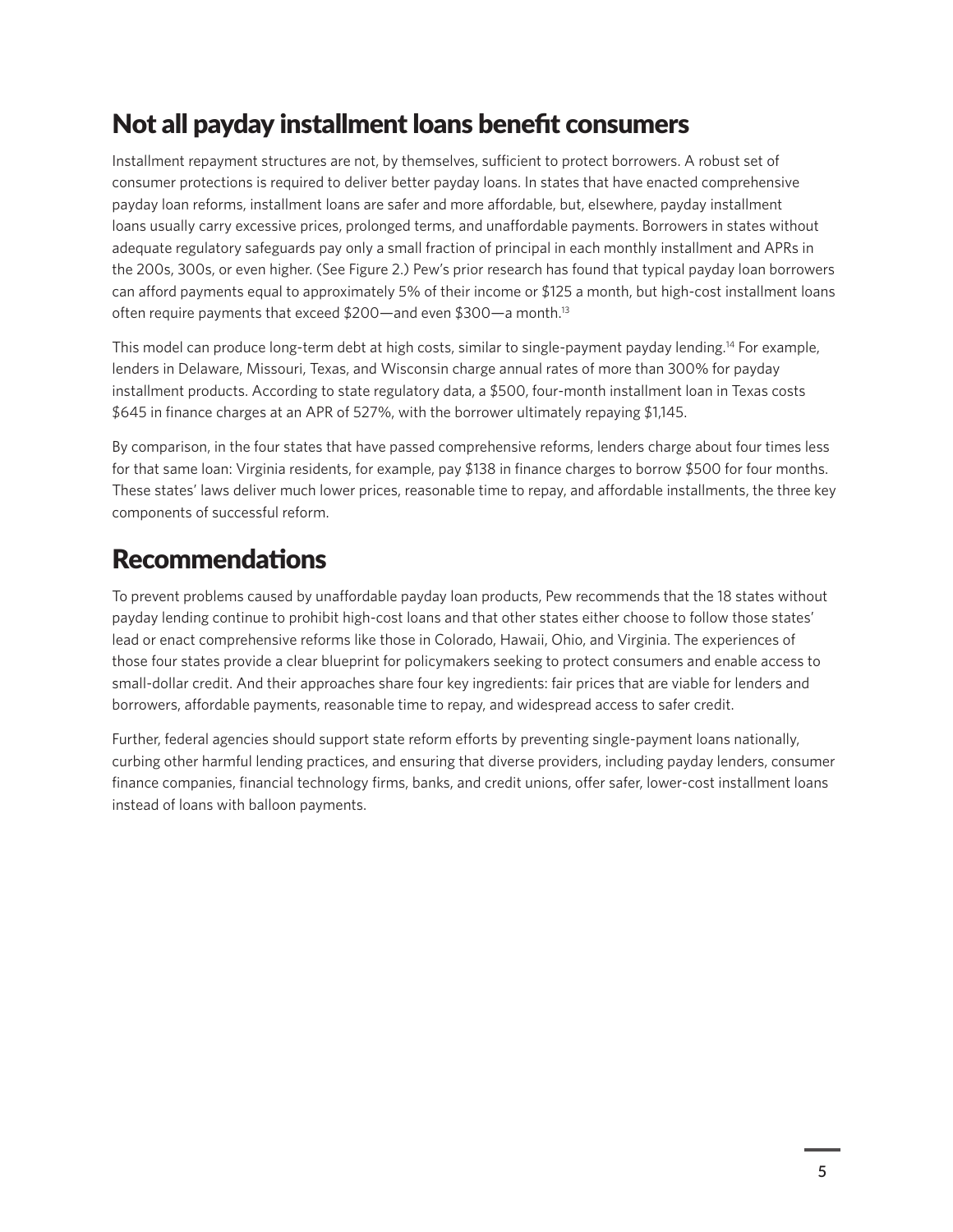#### Figure 2 **Most States Still Offer Limited Protections for Payday Loan Borrowers**

Strength of small-credit regulation, by state



Notes: "Few safeguards" means the state allows: lending without meaningful protections to ensure affordable payments; APRs over 250%; some single-payment loans; and repeat usage of single-payment loans. "Some safeguards" means the state requires lower-than-average prices and provides some protections against high costs or repeated usage. Restrictive states have strong laws that bar payday lenders from operating. New Mexico has enacted a change in state law that will take effect Jan. 1, 2023, and makes it the nation's 18th restrictive state. In states that have enacted reforms, prices are meaningfully lower than average, credit is widely available, and rules are in place to ensure that borrowers have adequate time to repay in affordable installments.

Sources: Pew's analysis of state laws, state regulatory data, and advertised pricing from the nation's six largest payday loan chains

© 2022 The Pew Charitable Trusts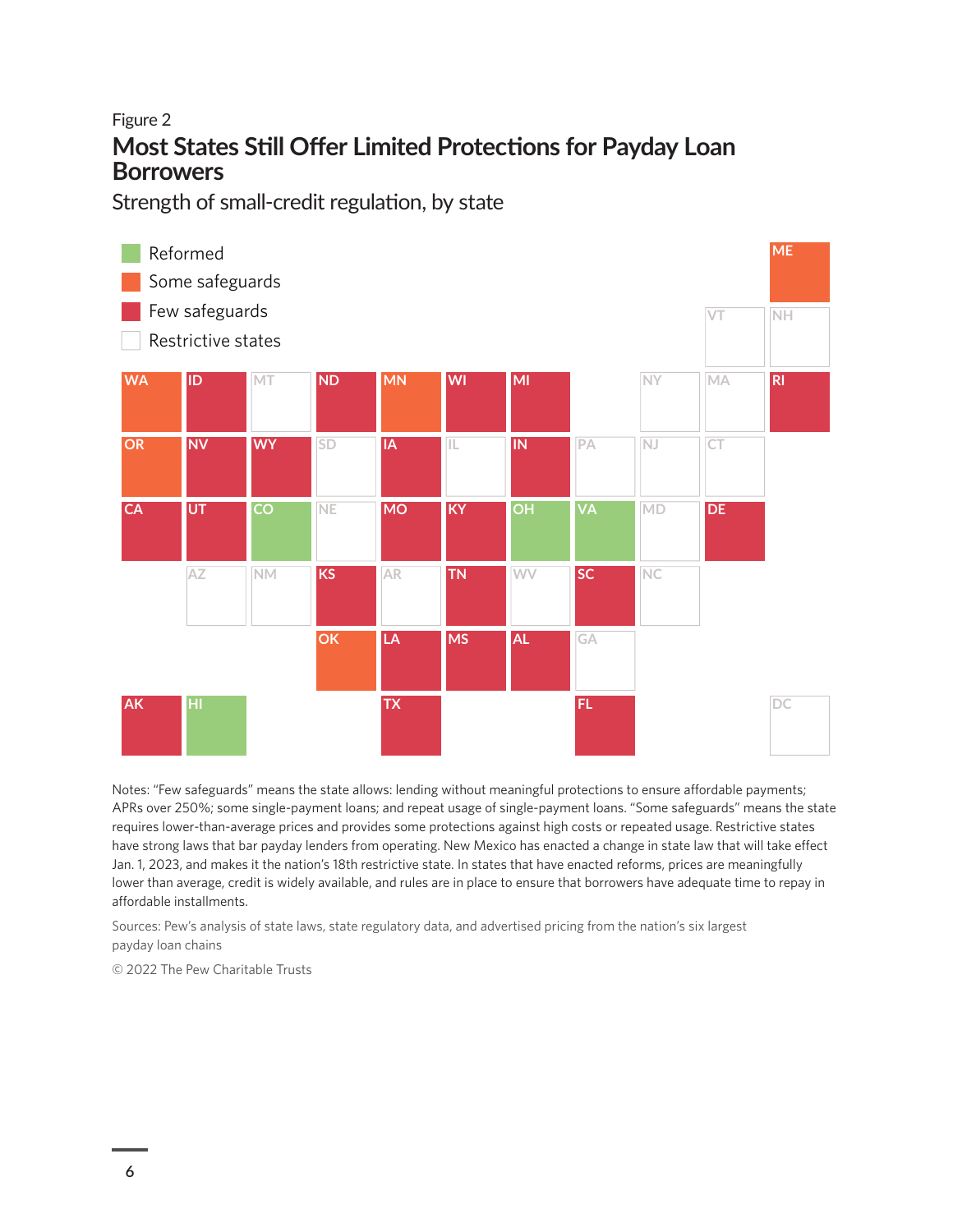# <span id="page-6-0"></span>**Conclusion**

State policymakers can and should effectively protect consumers from loans with excessive costs and other harmful terms.<sup>[15](#page-9-0)</sup> Single-payment payday loans still exist in 27 states and are the most common type of payday loan in most of them, even when lenders also issue payday installment loans and lines of credit. Lawmakers in states with payday lending who wish to preserve access to small loans should enact comprehensive reforms like those in Colorado, Hawaii, Ohio, and Virginia.

# Appendix: Methodology

Researchers from Pew reviewed available state regulatory reports on loans issued by payday lenders to determine the most common types of payday loans in each state. (See Figure A.1.) For states that have not published relevant data in the past three years, Pew reviewed advertised product options and pricing information from the six largest payday loan chains in the U.S. and used that information to calculate dollar costs and annual percentage rates. In states that limit loan sizes to less than \$500, dollar costs are based on the largest loan size allowed.

In APR calculations of single-payment payday loans, the modal term, 14 days, is used. The dollar costs calculated for a four-month loan term equal eight pay cycles, or 112 days. (See Table A.1.) In APR and cost calculations of payday installment loans, monthly payments are based on a four-month loan term.

| Category        | <b>State</b>          | Average cost to borrow<br>\$500 or max. loan allowed<br>for 4 months | <b>Average APR charged</b> |
|-----------------|-----------------------|----------------------------------------------------------------------|----------------------------|
| Reformed        | Colorado <sup>*</sup> | \$110                                                                | $114\%$ <sup>§</sup>       |
| Reformed        | Ohio                  | \$159                                                                | $124\%$ <sup>§</sup>       |
| Reformed        | Virginia <sup>†</sup> | \$138                                                                | 126%                       |
| Reformed        | Hawaii <sup>#</sup>   | \$158                                                                | 144%                       |
| Some safeguards | Washington            | \$210 <sup>\$</sup>                                                  | 126% <sup>§</sup>          |
| Some safeguards | Oregon                | $$157^{\#}$                                                          | 140% <sup>§</sup>          |
| Some safeguards | Minnesota             | \$251                                                                | 163%                       |
| Some safeguards | Oklahoma              | \$204                                                                | 183%                       |
| Some safeguards | Maine                 | \$200#                                                               | 239%                       |
| Few safeguards  | Wyoming               | \$361                                                                | 235%                       |
| Few safeguards  | Rhode Island          | $$360*$                                                              | 261%                       |
| Few safeguards  | Florida               | \$430 <sup>s</sup>                                                   | 281% <sup>§</sup>          |
| Few safeguards  | Mississippi           | \$324                                                                | 282%                       |
| Few safeguards  | Alabama               | $$521$ <sup>\$</sup>                                                 | $312\%$ <sup>§</sup>       |
| Few safeguards  | lowa                  | \$440#                                                               | 322%                       |
| Few safeguards  | Delaware              | \$390                                                                | 334%                       |

#### Table A.1 **Payday Loan Cost by State**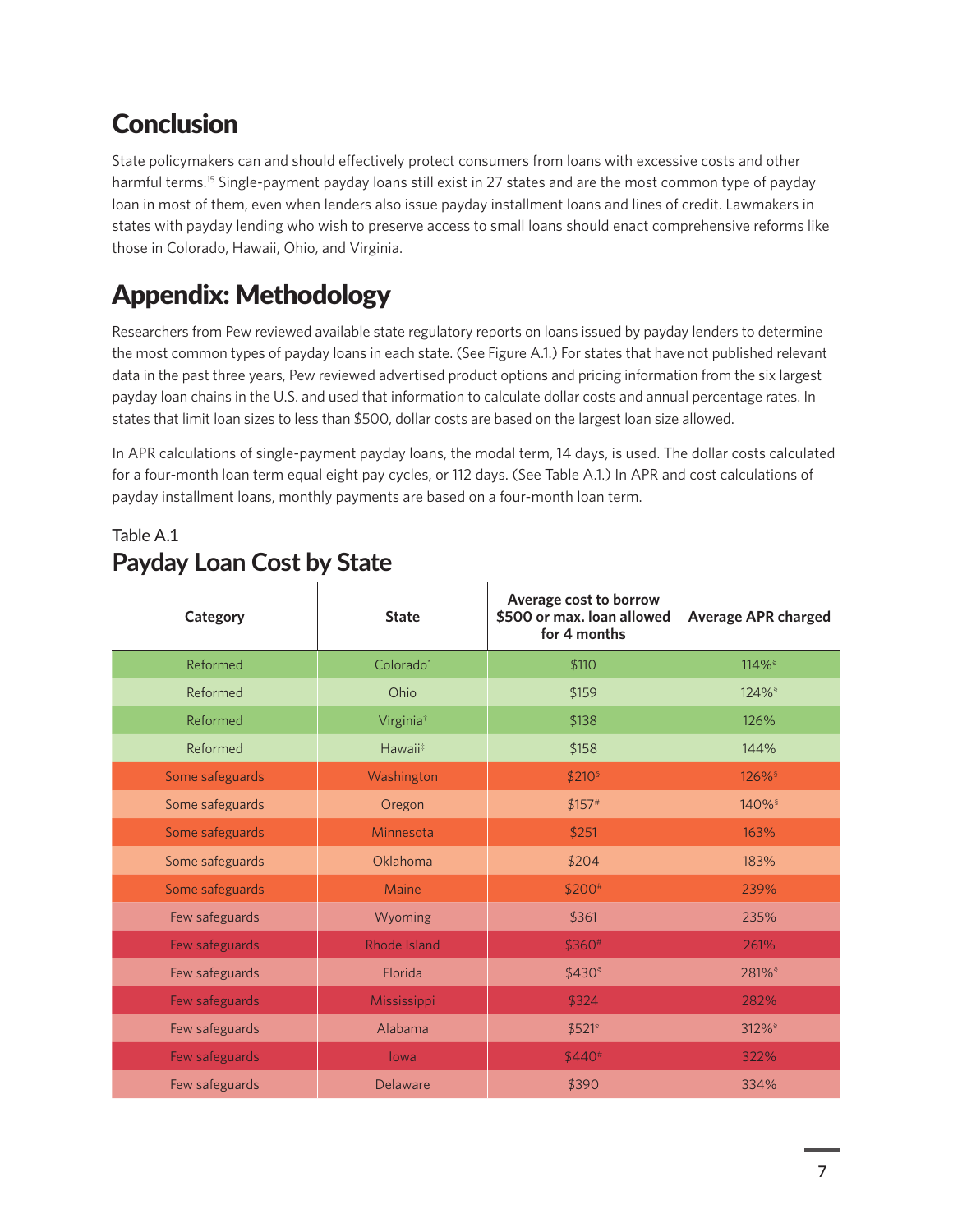| Few safeguards | Wisconsin        | \$395               | 338%                 |
|----------------|------------------|---------------------|----------------------|
| Few safeguards | Michigan         | \$525               | 342%                 |
| Few safeguards | Indiana          | \$536               | 349%                 |
| Few safeguards | North Dakota     | \$543               | $354\%$ <sup>§</sup> |
| Few safeguards | California       | \$360#              | $361\%$ <sup>§</sup> |
| Few safeguards | Missouri         | \$445               | 377%                 |
| Few safeguards | <b>Kansas</b>    | \$600               | 391%                 |
| Few safeguards | South Carolina   | \$603               | 393%                 |
| Few safeguards | Louisiana        | \$435#              | 405%                 |
| Few safeguards | Alaska           | \$640               | 417%                 |
| Few safeguards | <b>Tennessee</b> | \$600#              | 460%                 |
| Few safeguards | Kentucky         | \$712               | 464%                 |
| Few safeguards | <b>Texas</b>     | $$645$ <sup>§</sup> | 527% <sup>§</sup>    |
| Few safeguards | <b>Utah</b>      | \$850 <sup>\$</sup> | 554% <sup>§</sup>    |
| Few safeguards | Nevada           | \$924               | 602%                 |
| Few safeguards | Idaho            | \$1,000             | 652%                 |

Notes: Eighteen states and Washington, D.C., are restrictive: They have strong laws that prohibit high-cost small loans outright or set low rate limits. Payday lenders do not operate in these jurisdictions, and they are omitted from the table. The 18 states are Arizona, Arkansas, Connecticut, Georgia, Illinois, Maryland, Massachusetts, Montana, Nebraska, New Hampshire, New Jersey, New Mexico, New York, North Carolina, Pennsylvania, South Dakota, Vermont, and West Virginia.

\* Colorado voters passed a ballot initiative in 2018 that resulted in payday lenders operating under a different statute with slightly lower pricing than was in place from 2010 to 2018, which in turn was about three times lower than what was in place before 2010, with loans still repayable in equal installments.

† Virginia enacted a law in April 2020 that shifted payday lending from a single-payment to an installment structure with lower pricing. The average cost and APR shown are based on the new law, which took effect Jan. 1, 2021.

‡ Hawaii enacted a law in June 2021 that shifted payday lending from a single-payment to an installment structure with lower pricing. The average cost and APR are based on the new law, which took effect Jan. 1, 2022.

§ Researchers used state regulatory data in calculations of average payday loan cost and APR charged.

# Maximum loan size allowed or offered is below \$500. In Maine and Oregon, lenders offer payday loans up to \$300; in Rhode Island, up to \$450; in Iowa, up to \$445; in California, up to \$255; and in Louisiana, up to \$350. And in Tennessee, payday lenders issue loans up to \$425.

Sources: Pew's analysis of Hawaii House Bill 1192 (2021); Virginia Senate Bill 421 (2020); state regulatory reports; advertised pricing of six largest payday loan chains in the U.S.; Colorado Uniform Consumer Credit Code Annual Report (2020)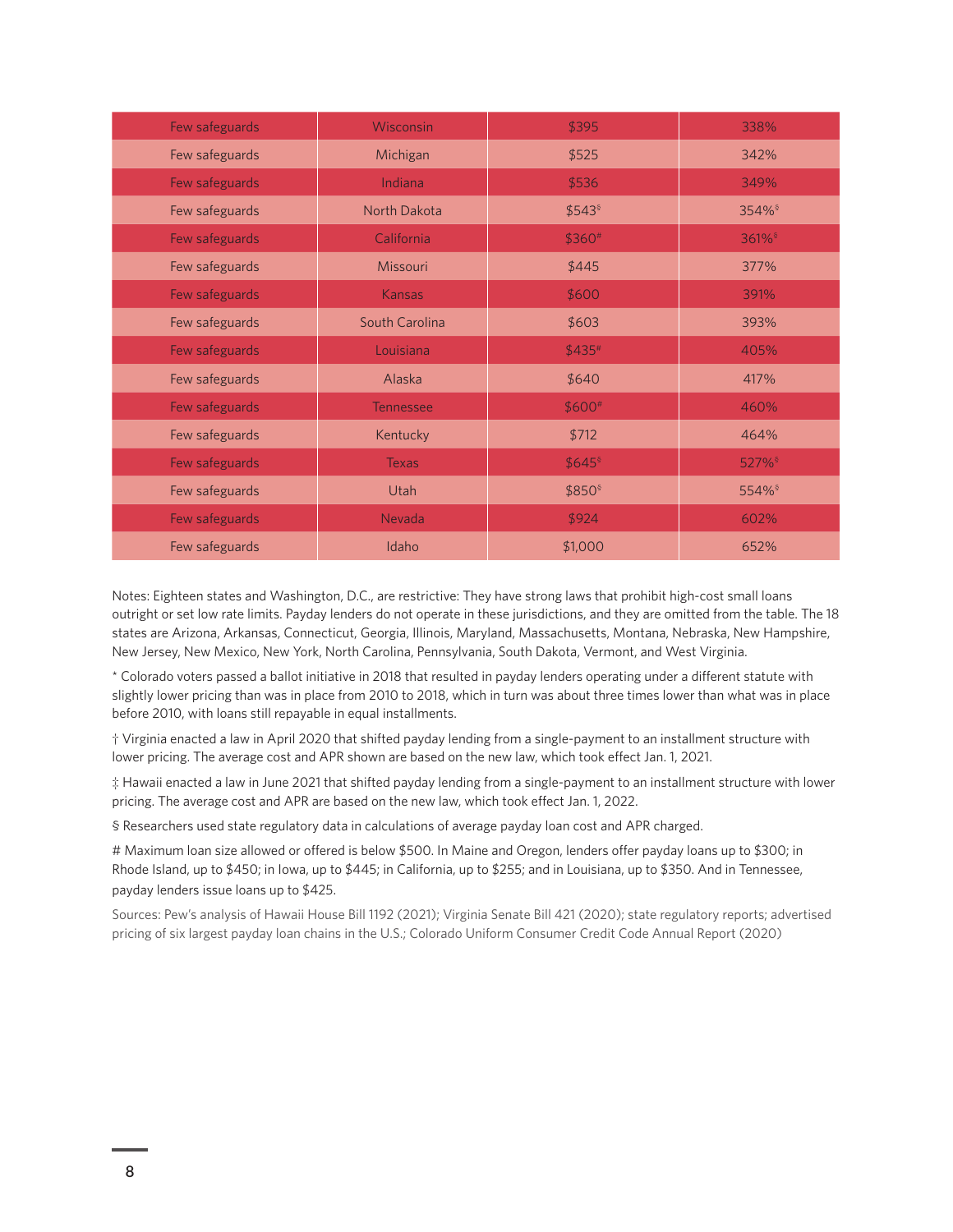Figure A.1 **Payday Lending Costs, Most Common Loan Type, Regulation, and Average APR, by State**



Notes: The most common loan product in a state is based on the latest regulatory data and is determined by the number of days of credit extended if that information is available, or by loan volume if the information is not available. If a state published no regulatory data in the past three years, the most common product is determined by the type of loan offered by the largest number of payday lenders, and the average payday loan cost is calculated based on the advertised pricing of the most common product by the same group of payday lenders. Eighteen states and Washington, D.C., are restrictive: They have strong laws that prohibit high-cost small loans outright or set low rate limits. Payday lenders do not operate in these jurisdictions, and they are omitted from the table. The 18 states are Arizona, Arkansas, Connecticut, Georgia, Illinois, Maryland, Massachusetts, Montana, Nebraska, New Hampshire, New Jersey, New Mexico, New York, North Carolina, Pennsylvania, South Dakota, Vermont, and West Virginia.

Sources: Pew's analysis of Hawaii House Bill 1192 (2021); Virginia Senate Bill 421 (2020); state regulatory reports; advertised pricing of six largest payday loan chains in the U.S.

© 2022 The Pew Charitable Trusts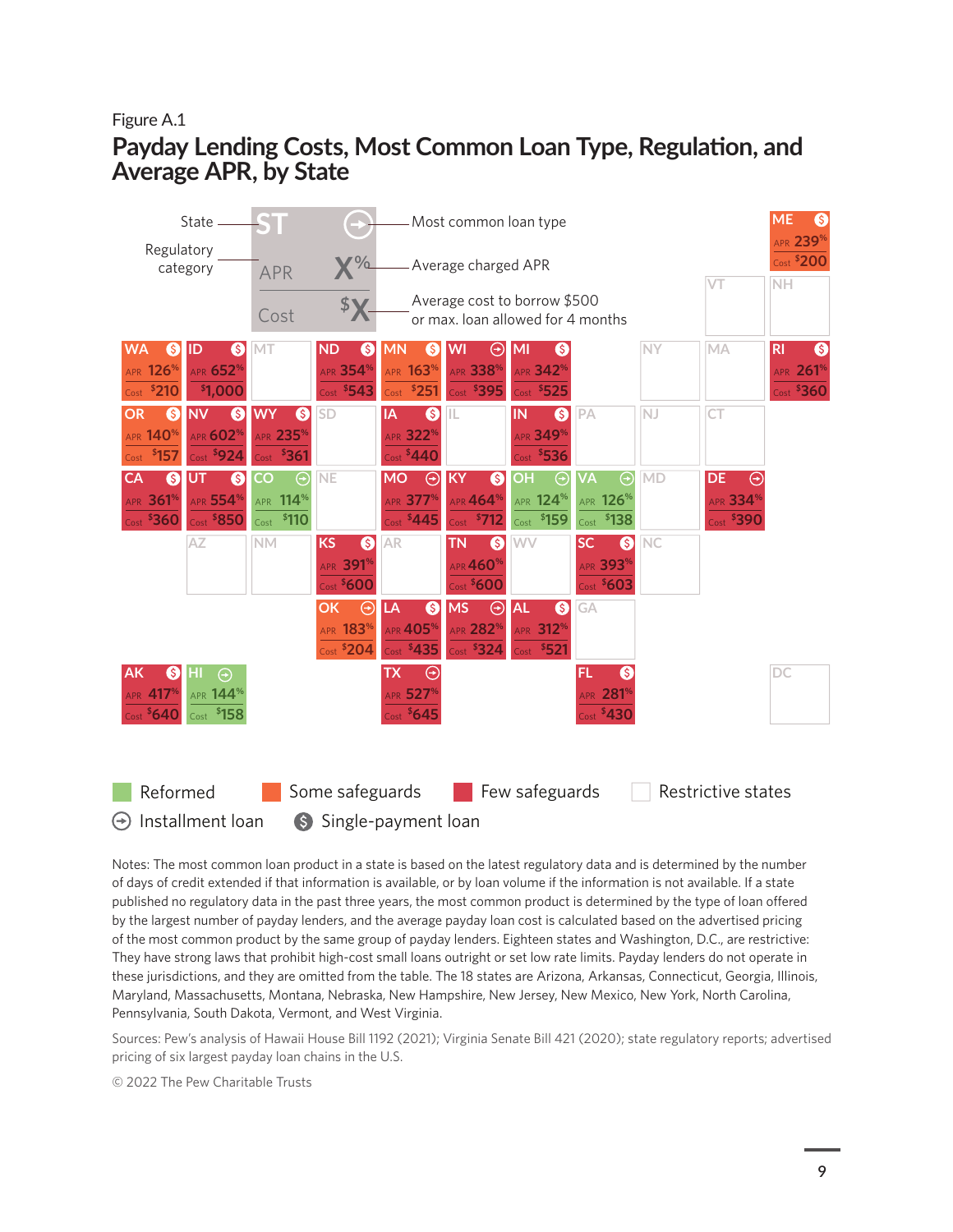# <span id="page-9-0"></span>**Endnotes**

- 1 [T](#page-0-0)he Pew Charitable Trusts, "Payday Lending in America: Policy Solutions" (2013), 29, https://www.pewtrusts.org/en/research-andanalysis/reports/2013/10/29/payday-lending-in-america-policy-solutions; The Pew Charitable Trusts, "Hawaii Adopts Comprehensive Payday Lending Reform" (2021), https://www.pewtrusts.org/en/research-and-analysis/articles/2021/06/17/hawaii-adoptscomprehensive-payday-lending-reform; Charles Babington, "How Ohio Brought Fairness to Payday Loans" (The Pew Charitable Trusts, 2019), https://www.pewtrusts.org/en/trust/archive/spring-2019/how-ohio-brought-fairness-to-payday-loans; The Pew Charitable Trusts, "How Virginia's 2020 Fairness in Lending Act Reforms Small-Dollar Loans" (2020), https://www.pewtrusts.org/en/researchand-analysis/issue-briefs/2020/10/how-virginias-2020-fairness-in-lending-act-reforms-small-dollar-loans. Colorado passed payday loan reform in 2010 and then voters approved a related ballot initiative in 2018 that made small changes to the state's law but preserved an installment repayment structure and had similar pricing. Discussion of Colorado in this brief is based on current law unless otherwise noted.
- 2 [T](#page-0-0)he Pew Charitable Trusts, "Payday Lending in America: Policy Solutions," 29-30.
- 3 [I](#page-0-0)bid., 4.
- 4 [T](#page-0-0)he Pew Charitable Trusts, "From Payday to Small Installment Loans: Risks, Opportunities, and Policy Proposals for Successful Markets" (2016), https://www.pewtrusts.org/en/research-and-analysis/issue-briefs/2016/08/from-payday-to-small-installment-loans.
- 5 [T](#page-0-0)he Pew Charitable Trusts, "State Payday Loan Regulation and Usage Rates," Jan. 14, 2014, https://www.pewtrusts.org/en/research-andanalysis/data-visualizations/2014/state-payday-loan-regulation-and-usage-rates; The Pew Charitable Trusts, "How State Rate Limits Affect Payday Loan Prices" (2014), https://www.pewtrusts.org/en/research-and-analysis/fact-sheets/2014/04/10/how-state-ratelimits-affect-payday-loan-prices.
- 6 [T](#page-1-0)he Pew Charitable Trusts, "Trial, Error, and Success in Colorado's Payday Lending Reforms" (2014), [https://www.pewtrusts.org/en/](https://www.pewtrusts.org/en/research-and-analysis/issue-briefs/2014/12/trial-error-and-success-in-colorados-payday-lending-reforms) [research-and-analysis/issue-briefs/2014/12/trial-error-and-success-in-colorados-payday-lending-reforms](https://www.pewtrusts.org/en/research-and-analysis/issue-briefs/2014/12/trial-error-and-success-in-colorados-payday-lending-reforms). These findings are based on data collected by Colorado before and after its 2010 reform and do not reflect the 2018 changes.
- 7 [Oh](#page-1-0)io Department of Commerce Division of Financial Institutions, "2020 Annual Report of Small Loan Act, General Loan Law, Short Term Loan Act, Consumer Installment Loan Act, and Residential Mortgage Lending Act" (2021), [https://com.ohio.gov/static/documents/](https://com.ohio.gov/static/documents/fiin_AnnualReport2020.pdf) [fiin\\_AnnualReport2020.pdf.](https://com.ohio.gov/static/documents/fiin_AnnualReport2020.pdf)
- 8 [V](#page-1-0)irginia Bureau of Financial Institutions, "Short-Term Lender Licensees" (2022), https://www.scc.virginia.gov/getattachment/7bf02873- 32fe-4b7d-8587-6d181635f924/pay.pdf.
- 9 [T](#page-1-0)he Pew Charitable Trusts, "How Virginia's 2020 Fairness in Lending Act Reforms Small-Dollar Loans."
- 10 [T](#page-1-0)he Pew Charitable Trusts, "Trial, Error, and Success."
- 11 [A.](#page-1-0) Horowitz, "A Wealth of Evidence Backs High-Cost Loan Reform," *The Roanoke Times*, Feb. 11, 2020, [https://www.roanoke.com/opinion/](https://www.roanoke.com/opinion/commentary/horowitz-a-wealth-of-evidence-backs-high-cost-loan-reform/article_c6f3d80a-320e-5930-9b54-111305b2adcc.html) [commentary/horowitz-a-wealth-of-evidence-backs-high-cost-loan-reform/article\\_c6f3d80a-320e-5930-9b54-111305b2adcc.html.](https://www.roanoke.com/opinion/commentary/horowitz-a-wealth-of-evidence-backs-high-cost-loan-reform/article_c6f3d80a-320e-5930-9b54-111305b2adcc.html)
- 12 [Ve](#page-2-0)ritec Solutions LLC, "Florida Trends in Deferred Presentment: State of Florida Deferred Presentment Program Through June 2021" (2021).
- 13 [T](#page-4-0)he Pew Charitable Trusts, "From Payday to Small Installment Loans: Risks, Opportunities, and Policy Proposals for Successful Markets." According to the 2021 third-quarter report from the Texas Office of Consumer Credit Commissioner on Credit Access Businesses (CAB), the average CAB fee charged per transaction for an installment deferred presentment transaction was \$128.58 per \$100 borrowed, which equates to a 527% APR and monthly payment of \$286 for a \$500, four-month payday installment loan.
- 14 [I](#page-4-0)bid.
- 15 [T](#page-6-0)he Pew Charitable Trusts, "As Payday Loan Market Changes, States Need to Respond" (2018), https://www.pewtrusts.org/en/researchand-analysis/articles/2018/08/22/as-payday-loan-market-changes-states-need-to-respond.